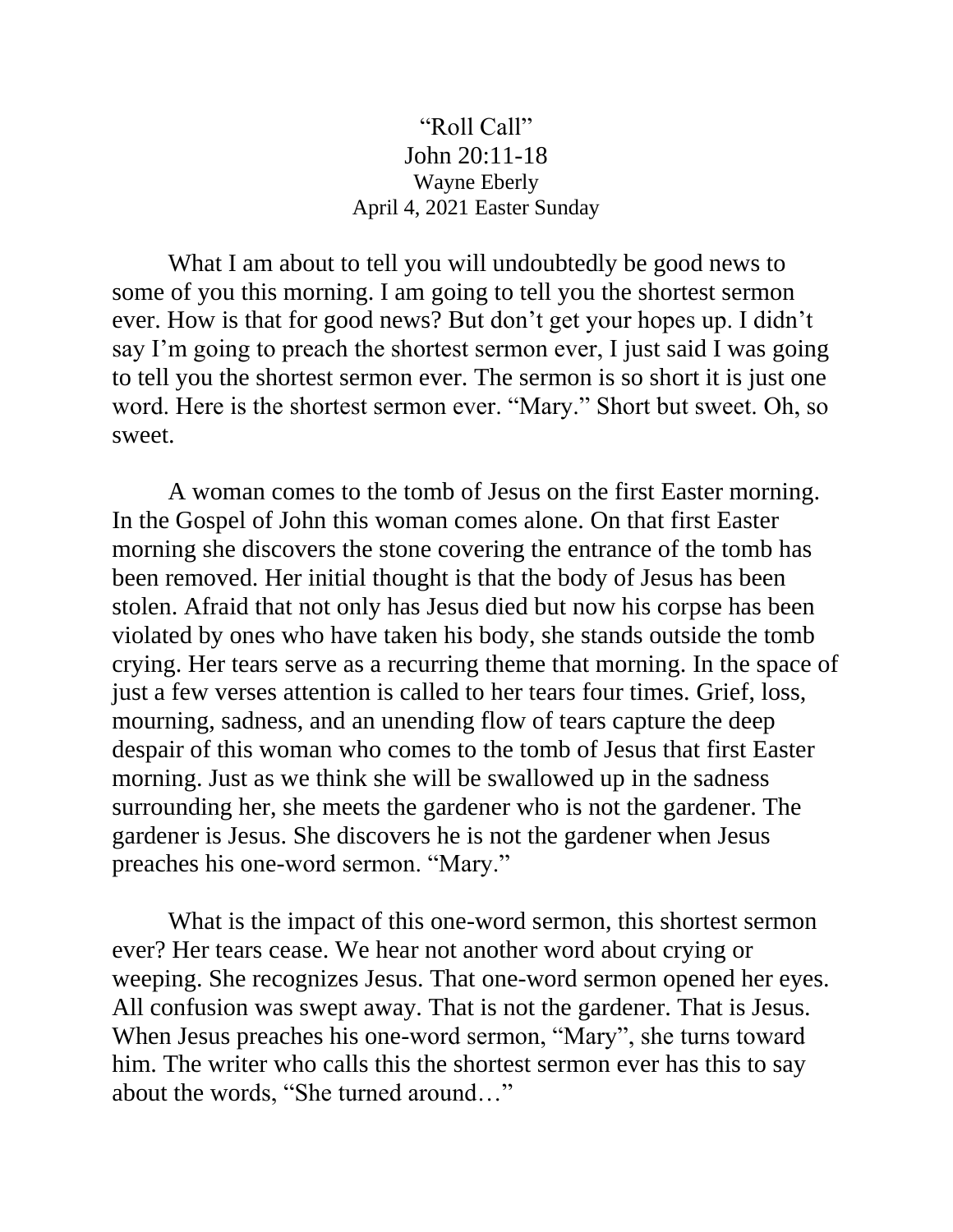*"In the one or two seconds this turn took, I imagine the world shifting ever so slightly on its axis and at about this turn's onesecond midpoint trajectory, history, too, moved almost imperceptibly from B.C. to A.D. A second before this turn there is a woman in the deepest human despair in the agonizing presence of inconquerable death; a second after the beginning of this turn there is a woman in the deepest possible human elation—in the presence of the death-conquering Central Figure of history. The rush that must have come over this woman in her two-second turn is unimaginable. She is the first person, ever, to experience the personal presence of the Risen Lord."<sup>1</sup>*

When Jesus called Mary by name, he was allowing her the gift of experiencing his personal presence. He knew her. He called her by name. And it was him, Jesus, the Risen Lord who called Mary by name. It was not the gardener. Nothing against the gardener. But thank goodness, it was not the gardener. It was the Risen Lord. Only the one who is risen from the dead is able to preach a one-word sermon that shifts the axis of the earth. My hope and my prayer this morning is that you would know that the axis of the world has been shifted, and the shift has been anything but slight. When Jesus rose from the dead the whole order of creation was dramatically changed forever. Life conquered death. My hope and my prayer this morning is that you would know the world has shifted, and that you would know it in a personal way, as personal as if Jesus called your name that day. That first Easter Jesus said, "Mary", and the axis of her entire world shifted. Her life was changed. Because the axis of the world has shifted, our lives can be changed. That is the hope of Easter.

I want to explore how the axis of the world has shifted through use of what I think is a pretty fun word. The word is synecdoche. Synecdoche is a literary device in which a part of something is substituted for the whole. In the Institutes of the Christian Religion, John

<sup>1</sup> Frederick Dale Bruner, "The Gospel of John: A Commentary", p. 1152.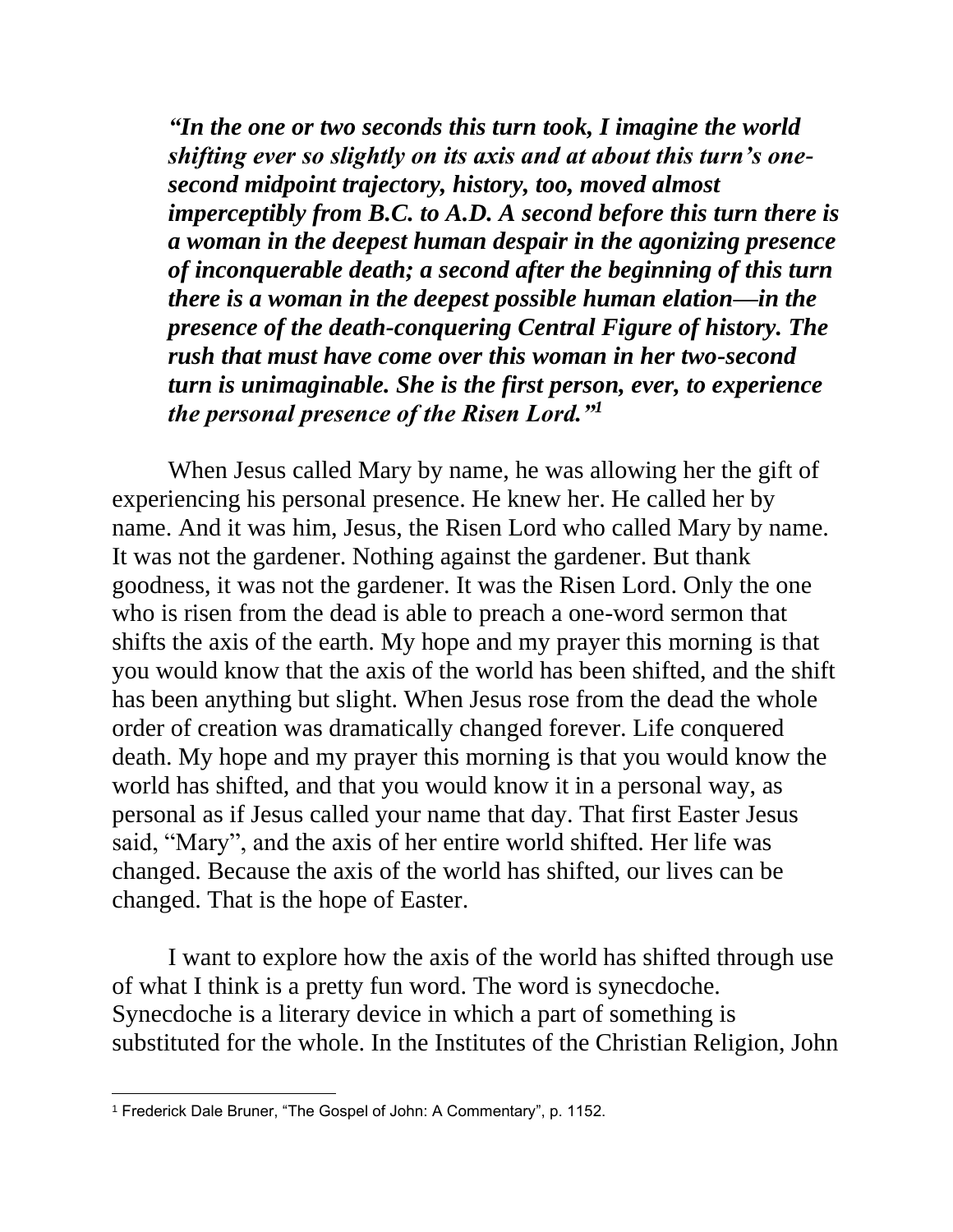Calvin writes about the resurrection. He refers to the resurrection as being a synecdoche.<sup>2</sup>What I think he means is that when we say "Jesus rose from the dead" we are signifying one part of something that has so many other meanings, all of them good. The one word "resurrection" encapsules all sorts of religious imagery. Sins are forgiven. Death is defeated. Our future is filled with hope. Life has purpose. Love wins. The lost are found. Mourning is turned to laughter. We are reconciled to God. We are reconciled to our fellow human beings. Joy bursts forth in our hearts and laughter fills the air. In other words, the axis of the world shifts when Jesus rises from the dead.

- No longer do we hear the words of the prophet Isaiah and say, "Oh, that's just pie in the sky." Because Jesus rose from the dead, we hear the prophet's words as gospel truth. "The wolf will live with the lamb, the leopard will lie down with the goat, the calf and the lion and the yearling together…they will no longer harm or destroy on all my holy mountain, for the earth will be filled with the knowledge of the Lord." (Isaiah 11:6-9) Jesus is the Prince of Peace. When he rose from the dead the axis of the earth shifted. Now we know there will be a day when the peace of Christ will reign over all creation.
- Because Jesus rose from the dead what is promised first in Isaiah and last in Revelation is revealed as so much more than wishful thinking. "He will wipe every tear from our eyes. There will be no more death or mourning or crying or pain, for the old order of things has passed away." The axis of the world shifted for Mary. Jesus wiped away her tears. What happened once for one woman will happen for the whole of humanity when our Savior who rose from the dead says, "I am making all things new." (Revelation 21:1-5 and Isaiah 25:6-9)
- The healing that is so tantalizing as lepers are made clean, as the lame walk, the blind see and the deaf hear, will become healing for all. We will all be made new. We will all be made whole.

<sup>2</sup> John Calvin Institutes of the Christian Religion, p. 447. "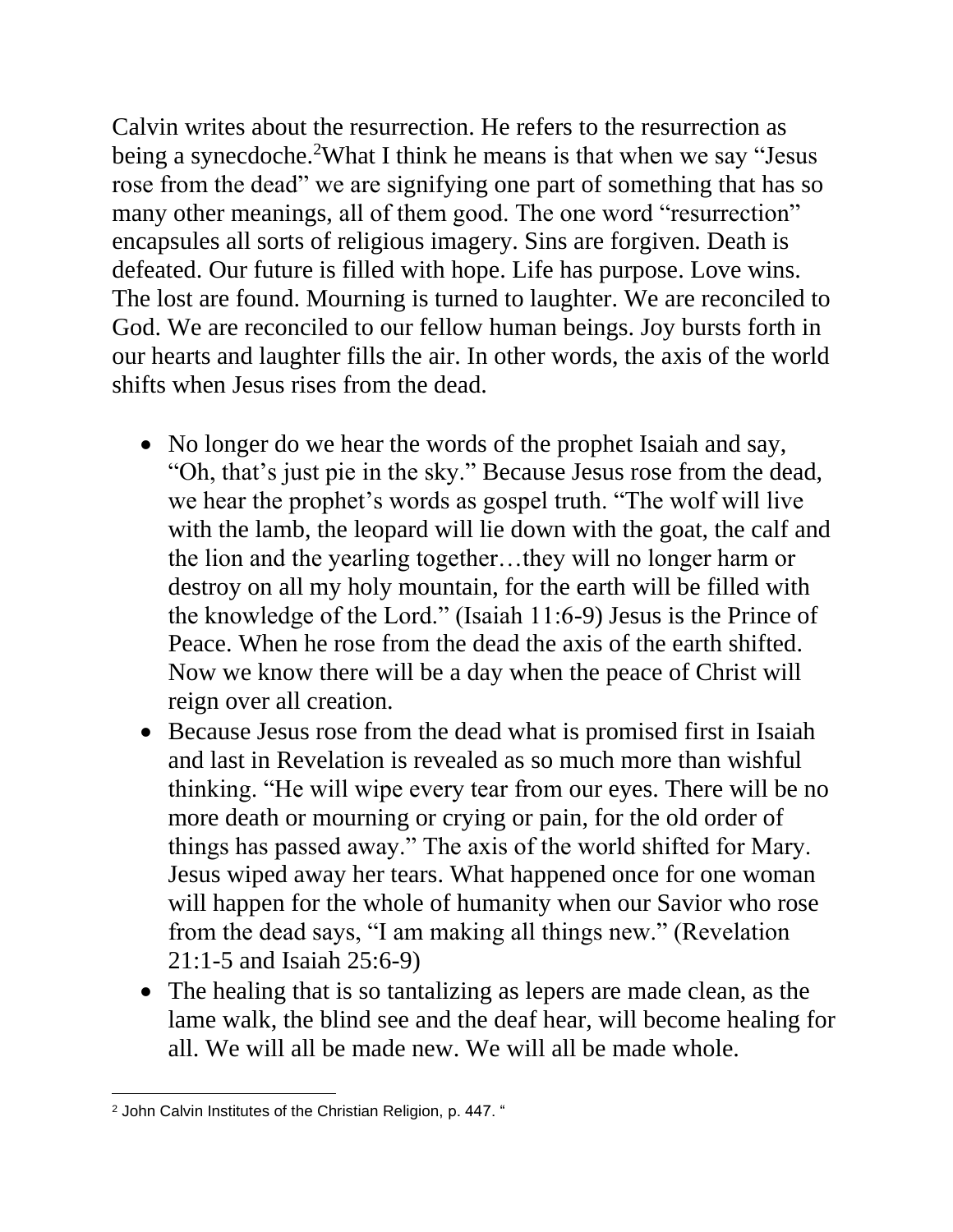- The miracles that marked the gospels when a young girl is brought back to life, when Lazarus lumbers out of his tomb dragging his grave clothes with him will become a tidal wave of new life that sweeps over the whole earth. "We will all be changed—in a flash, in the twinkling of an eye, at the last trumpet. For the trumpet will sound, the dead will be raised imperishable, and we will all be changed…Death will be swallowed up in victory. And we will all sing, 'Where, O death, is your victory? Where, O death, is your sting?'" (I Corinthians 15:51-55)
- The sweet and tender reunions that are hinted at in the gospels, sheep being carried home on the shoulders of the shepherd, lost coins recovered, and prodigals whose shame is covered with tears of happiness and extended arms of welcome, well, that will be true for this whole world. We will all come home to shouts of joy. We will all be found. We will all be wrapped up in the arms of Jesus. When we say Jesus rose from the dead, we say all that and more.

The axis of the world has shifted. God has set all things right. What God has done for the whole world is something God wants to make personal for all people. It begins with one woman who finds that though weeping may remain for the night, joy comes in the morning. The gardener is not the gardener. Praise the Lord. The gardener is Jesus. And Jesus preached the shortest and sweetest sermon that poor woman could have ever imagined. Jesus said, "Mary." The axis shifted and it all became intensely personal. My hope and my prayer this morning is that you would recognize the axis of the world has shifted and that you would know it in a way that is deep, intense, profound, and personal…so personal that when Jesus says, "Mary" you hear him saying your name.

We have a friend from Houston who has multiple sclerosis. Because of her MS she spends her days in a wheelchair. She loves a Christian song that was popular a while back. The song is titled, "I can only imagine." It speaks of what it will be like when we see Jesus face to face. The song speaks about dancing. That song helps our friend imagine the day when she will no longer be bound to a wheelchair, the day when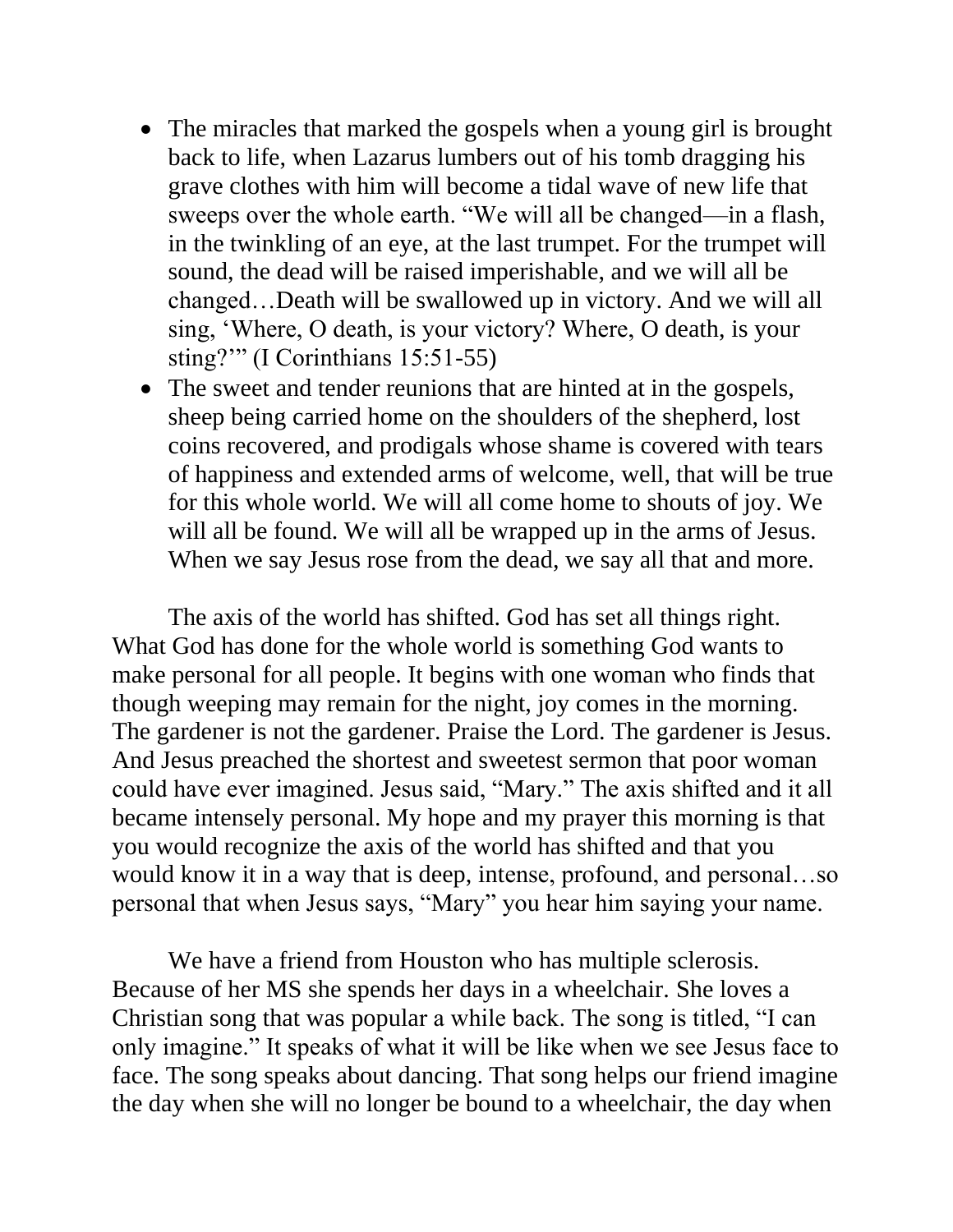she will meet Jesus face to face, the day when she will dance. That song reminds her the axis of the world has shifted. One day Jesus will call her by name. One day she will dance and sing and rejoice.

Our friend had a dream. Julie was in her dream. The dream meant so much to our friend she wrote it down. And because Julie was in the dream, she sent a note to Julie about the dream. *I just have to tell you about a dream I had. You had a beautiful dangly feather woven into the side of your hair with a fuscia and turquoise streak on either side of the feather. And you said, "We're going to sing 'I'd Rather Have Jesus' in church on Sunday." Then I said, "I'd better bring Kleenex!"* Julie was reading this letter from our friend out loud. Julie wanted me to hear about the dream. As Julie was reading the letter, we both started to laugh. The idea of Julie waltzing into church with feathers woven into her hair and a fuscia and turquoise streak in her hair was too much for us.

When our friend wrote, "I better bring Kleenex", well that part hit home. She and Julie are kindred souls. Whenever there would be a special song, or someone would give a testimony, or we would worship on a day that ends in the letter y…yeah, just about all the time, for just about any reason, both Julie and our dear friend would melt into a puddle of tears. After the wonderful image of a feather in her hair, and after the comment about the Kleenex, our friend finished her letter by saying, *The cool thing was that in my dream I was walking around- not in a wheelchair! God gives me these "walking dreams" occasionally. Anyways, a person wakes up happy after a dream like that!* I think you can only dream dreams like that, walking dreams as our friend calls them, when you know that Jesus has shifted the axis of this world. When I started work on this sermon, the story about our friend and her walking dreams immediately came to mind. After all, our friends name is Mary. Our friends name is the one-word sermon Jesus preached when he rose from the grave. "Mary." The resurrection is deeply personal for our friend named Mary.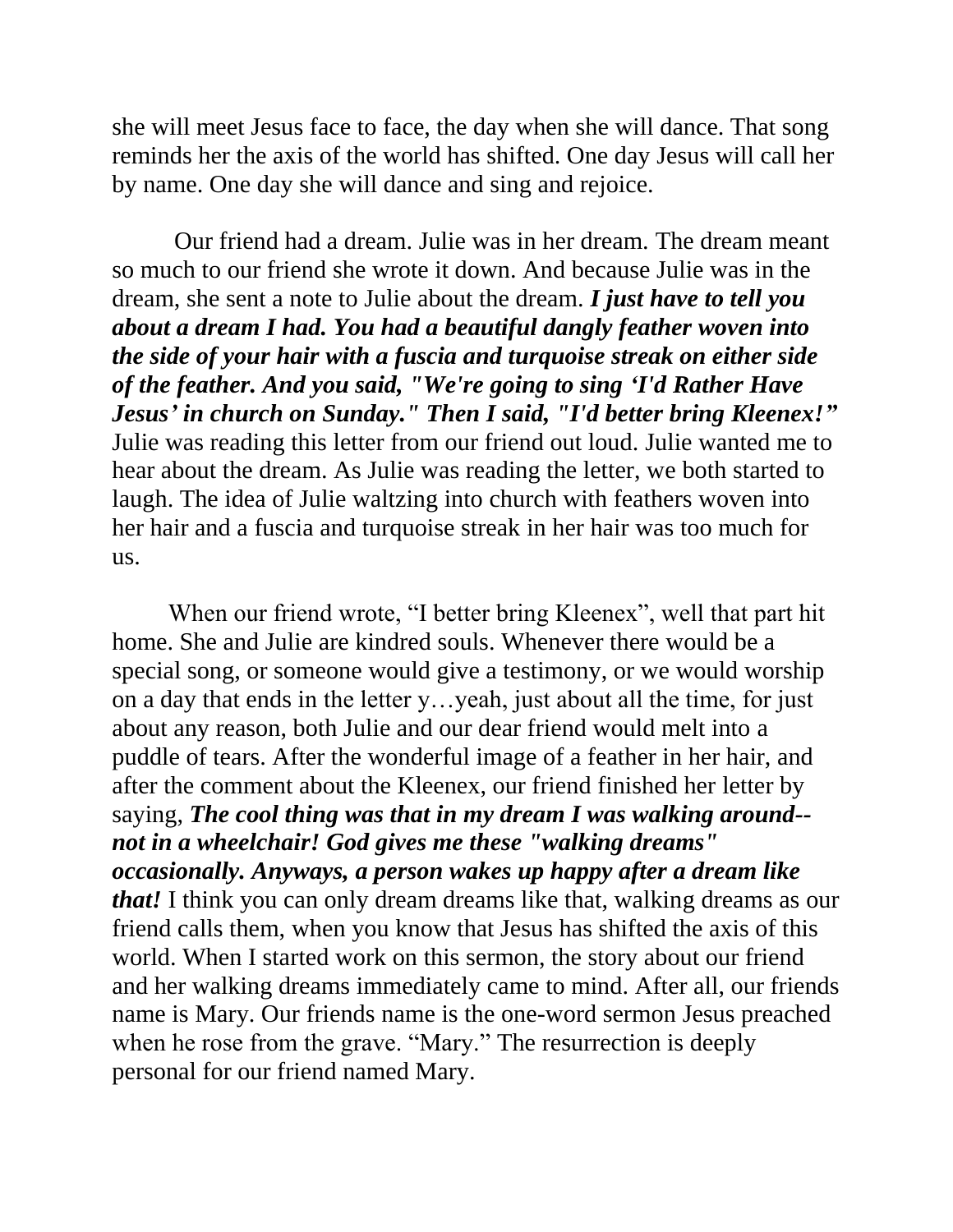My sermon today is titled "Roll Call" because not only did the axis shift that day 2,000 years ago and not only did Jesus preach a one-word sermon when he spoke to Mary, but the axis is shifted and will always be shifted, and what Jesus did that day to Mary he wants to do to you and to me and to all of his beloved children. Our Savior Jesus, who said "I know my sheep by name" knows you by name. Jesus wants to call your name today. Today is a reminder and a witness that we are in the midst of a great roll call. The Son of God is calling every minute of every day. Jesus is calling name after name after name, saying, "I am alive. You are mine. I love you. Now live in me." Today is resurrection day. Today there is a roll call. Today is resurrection roll call. Can you hear Jesus calling your name?

I shared a lot of good times with a man named Addison. Addison loved gospel music. He had this old white Cadillac with a tape deck. Addison had a box in his car filled with cassette tapes of gospel music. Addison would drive me around while he sang at the top of his voice every gospel song ever known to man. He sang about Noah finding grace in the eyes of the Lord and having a little talk with Jesus and I'll fly away…and Rock of Ages…In the Garden…in the sweet by and by…leaning on the everlasting arms…and the one that held the spot closest to his heart. It was a song about the great roll call that will take place one day. "When the roll is called up yonder." That old white Cadillac was the site of many a revival meeting. Addison's driving was not the best, and when he was caught up in the music it was even worse, and many a time I thought roll call was going to come sooner than I was anticipating as we weaved back and forth on the highway, but I loved his enthusiasm and his faith. Knowing that Jesus had risen from the dead shifted the axis for Addison. He couldn't wait until he heard the roll call in the great by and by, when Jesus would call his name.

As much as I love the idea of roll call being something that will take place when we all get to heaven, I want to be sure you know roll call begins today. We are at the tomb. The tomb is empty. The axis of the world has shifted. Jesus Christ is risen from the dead. And Jesus is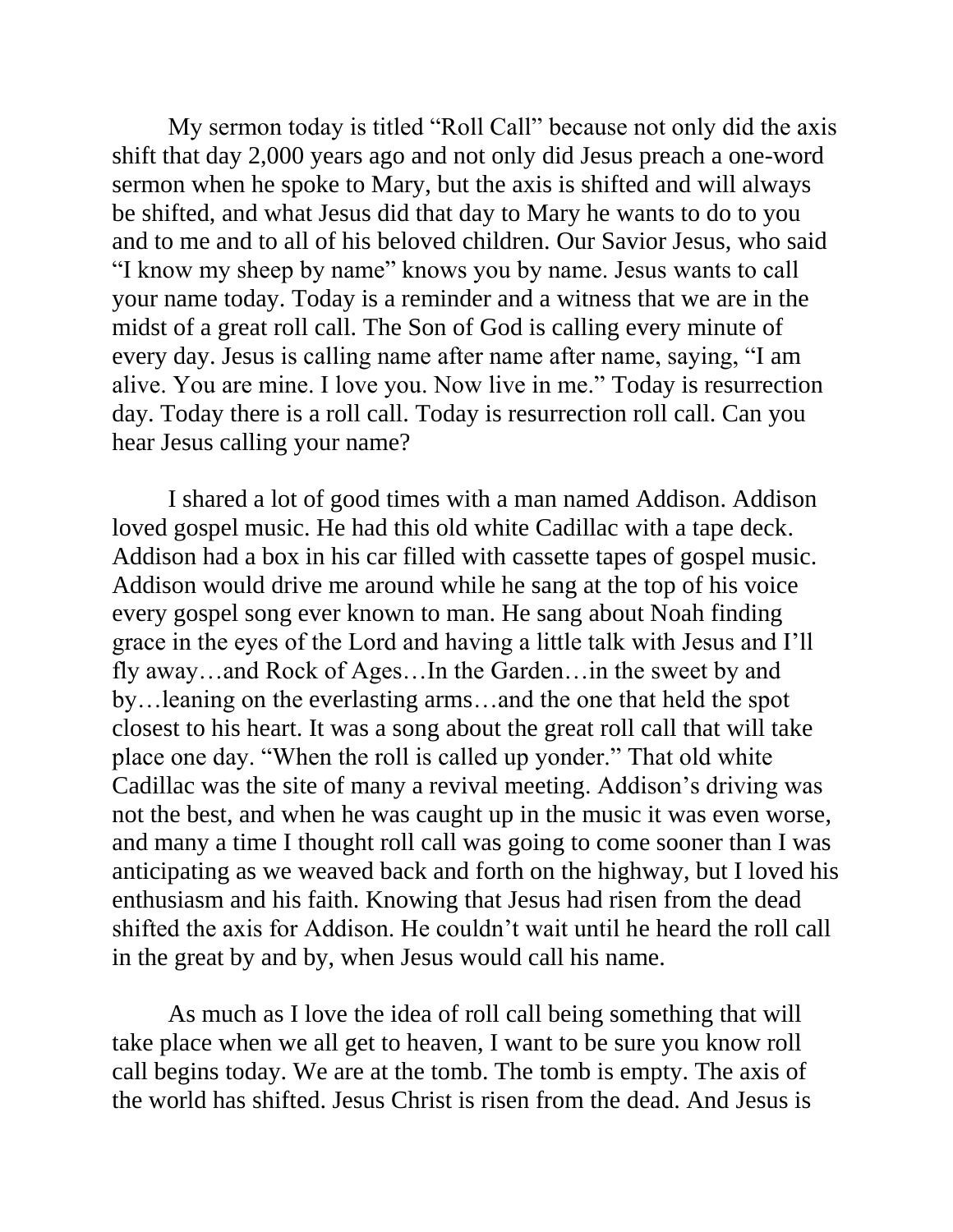taking roll. Jesus is calling names. It's roll call at the resurrection and Jesus is calling your name.

Ernest Hemingway is credited with telling a story about a roll call. The story goes that a Spanish father had a falling out with his son. The son's name was Paco. Paco had run away to Madrid. The father, longing for reconciliation, took out an ad in the largest newspaper. The ad read, PACO MEET ME HOTEL MONTANA NOON TUESDAY ALL IS FORGIVEN PAPA. Paco is a common name in Spain, and when the father went to the square, he found eight hundred young men named Paco waiting for their father.<sup>3</sup> Roll call happened. The name Paco was called out. Eight hundred young men rushed forward when they heard their name called.

I don't know where you are in your life today. After a year of the Coronavirus, a year of fear, a year of isolation, a year of distancing, a year of wearing masks, a year of refraining from hugs and handshakes, a year of missing out on proms and graduations and sports and music, a year when so much has been lost, when so many have been lost, I don't know where you are. I would not be surprised if all of us found ourselves in the same situation as that lonely woman we read about today. She came to a tomb expecting to find what you always find at a tomb. Death. Defeat. Despair. Loneliness. Loss. Sadness. Grief. Sorrow. If her tears are any indication, she came expecting to find every one of those things. Maybe you can see a bit of yourself in this weeping woman. Maybe you can see all of yourself in this weeping woman.

The woman was prepared to find what she expected to find. But what she was not prepared for was to find that the axis of the world had shifted. Jesus had risen from the dead. And he was there. It was not the gardener! As much as we want to chuckle at the case of mistaken identity, it was not the gardener. It was Jesus. And on that day, Jesus had a one-word sermon, the shortest sermon ever, a sermon that was short

<sup>3</sup> Philip Yancey, *What's So Amazing About Grace*, 37, 38.